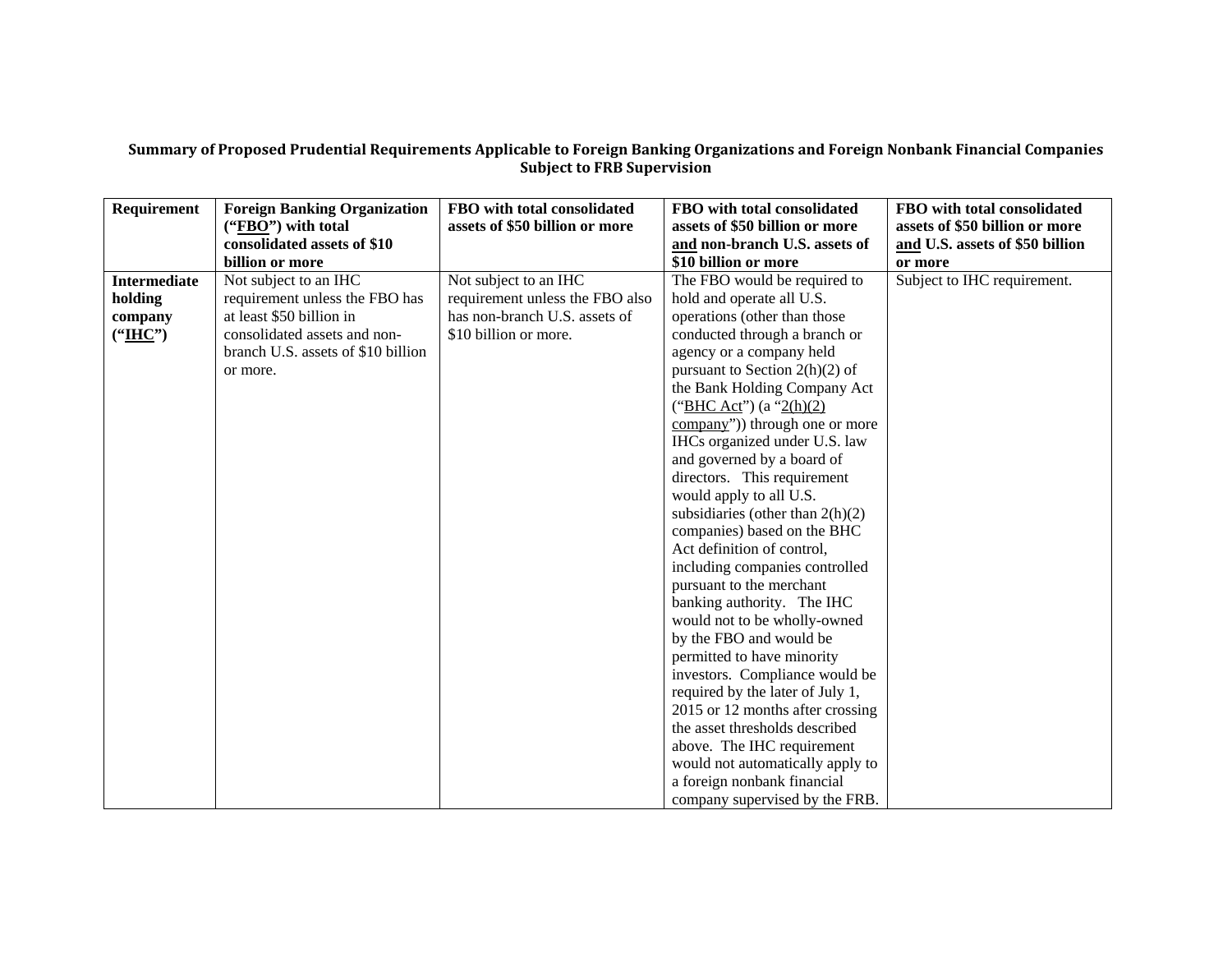| Requirement        | <b>Foreign Banking Organization</b> | FBO with total consolidated        | FBO with total consolidated        | FBO with total consolidated                                   |
|--------------------|-------------------------------------|------------------------------------|------------------------------------|---------------------------------------------------------------|
|                    | ("FBO") with total                  | assets of \$50 billion or more     | assets of \$50 billion or more     | assets of \$50 billion or more                                |
|                    | consolidated assets of \$10         |                                    | and non-branch U.S. assets of      | and U.S. assets of \$50 billion                               |
|                    | billion or more                     |                                    | \$10 billion or more               | or more                                                       |
| <b>Risk-Based</b>  | Not subject to specific capital     | The FBO would be required to       | The FBO would be required to       | The FBO would be required to                                  |
| <b>Capital and</b> | standards unless the FBO has at     | certify or otherwise demonstrate   | meet home country capital          | meet home country capital                                     |
| Leverage           | least \$50 billion of assets.       | to the FRB's satisfaction that it  | standards that are consistent with | standards consistent with Basel                               |
| Limits             |                                     | meets capital adequacy standards   | Basel III requirements. In         | III requirements. In addition, an                             |
|                    |                                     | at the consolidated level that are | addition, an IHC would be          | IHC with \$50 billion or more of                              |
|                    |                                     | consistent with the Basel III      | required to calculate and meet     | consolidated assets would also                                |
|                    |                                     | framework. A company would         | capital adequacy standards,        | be required to comply with the                                |
|                    |                                     | be able to satisfy this            | including minimum risk-based       | capital plan rule (Section 225.8)                             |
|                    |                                     | requirement by certifying that it  | capital and leverage ratio         | of the FRB's Regulation Y) in                                 |
|                    |                                     | meets the capital adequacy         | requirements and any restrictions  | the same manner and to the same                               |
|                    |                                     | standards of its home country      | based on capital adequacy in       | extent as a BHC subject to that                               |
|                    |                                     | supervisor if those standards are  | accordance with FRB                | requirement, meaning that the                                 |
|                    |                                     | consistent with the Basel III      | requirements applicable to a       | IHC would need to submit                                      |
|                    |                                     | framework. An FBO would not        | bank holding company ("BHC")       | annual capital plans to the FRB                               |
|                    |                                     | be subject to the current          | even if the IHC does not control   | demonstrating an ability to                                   |
|                    |                                     | minimum leverage ratio             | a depository institution. An IHC   | maintain capital above minimum                                |
|                    |                                     | requirement applicable to BHCs,    | established on July 1, 2015        | levels under both baseline and                                |
|                    |                                     | but the Basel III capital accord   | would be required to meet          | stressed conditions over a                                    |
|                    |                                     | includes a leverage ratio          | applicable capital adequacy        | minimum nine quarter, forward                                 |
|                    |                                     | requirement. The FRB by            | standards as of that date. An      | looking planning horizon. An                                  |
|                    |                                     | rulemaking may impose              | IHC established at a later date    | IHC that meets the asset                                      |
|                    |                                     | additional capital surcharges on   | would be required to meet          | threshold on July 1, 2015 would                               |
|                    |                                     | global systemically important      | applicable standards as of the     | be required to submit its first                               |
|                    |                                     | banking organizations.             | time it is established.            | capital plan on January 5, 2016.                              |
|                    |                                     | Compliance required by the later   |                                    | An IHC that meets the asset                                   |
|                    |                                     | of July 1, 2015 or 12 months       |                                    | threshold at a later date would be                            |
|                    |                                     | after reaching the asset           |                                    | required to comply with the                                   |
|                    |                                     | threshold.                         |                                    | capital plan requirement                                      |
|                    |                                     |                                    |                                    | beginning in October of the                                   |
|                    |                                     |                                    |                                    | calendar year after the year in<br>which it is established or |
|                    |                                     |                                    |                                    |                                                               |
|                    |                                     |                                    |                                    | otherwise crosses the asset                                   |
|                    |                                     |                                    |                                    | threshold.                                                    |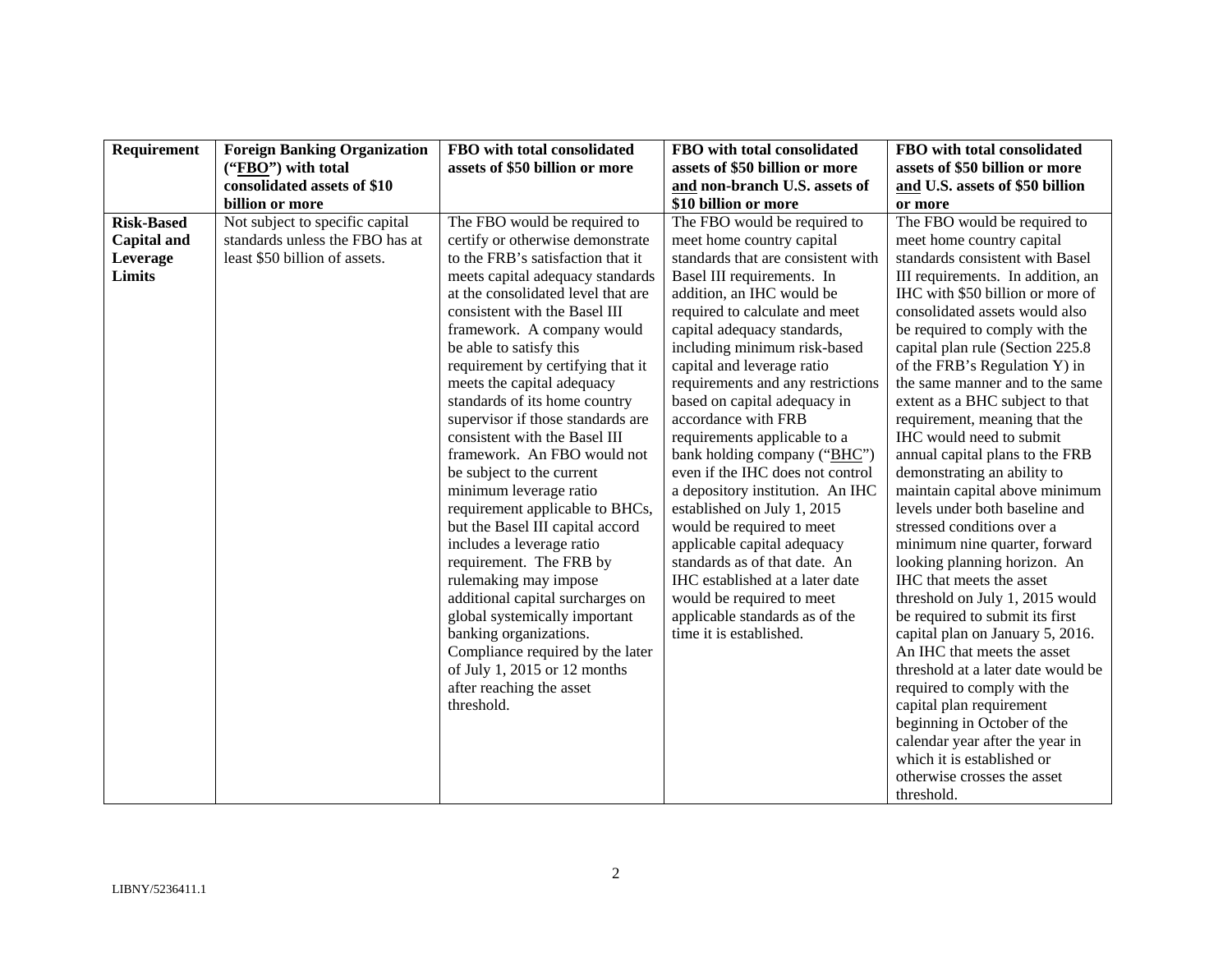| Requirement         | <b>Foreign Banking Organization</b> | FBO with total consolidated          | FBO with total consolidated    | FBO with total consolidated                |
|---------------------|-------------------------------------|--------------------------------------|--------------------------------|--------------------------------------------|
|                     | ("FBO") with total                  | assets of \$50 billion or more       | assets of \$50 billion or more | assets of \$50 billion or more             |
|                     | consolidated assets of \$10         |                                      | and non-branch U.S. assets of  | and U.S. assets of \$50 billion            |
|                     | billion or more                     |                                      | \$10 billion or more           | or more                                    |
| Liquidity           | Not subject to specific liquidity   | The FBO would be required to         | Subject to an annual liquidity | <b>Cash Flow Projections-</b><br>$\bullet$ |
| <b>Requirements</b> | standards unless the FBO has at     | report to the FRB on an annual       | stress test requirement.       | The FBO would be                           |
|                     | least \$50 billion of assets.       | basis the results of an internal     |                                | required to produce short                  |
|                     |                                     | liquidity stress test for either the |                                | term and long term cash                    |
|                     |                                     | consolidated operations of the       |                                | flow projections for U.S.                  |
|                     |                                     | company or its combined U.S.         |                                | operations, incorporating                  |
|                     |                                     | operations only. A company           |                                | dynamic analysis.                          |
|                     |                                     | that does not comply with this       |                                | <b>Liquidity Stress Tests-</b>             |
|                     |                                     | requirement would be required        |                                | The FBO would be required                  |
|                     |                                     | to cause its combined U.S.           |                                | to conduct monthly liquidity               |
|                     |                                     | operations to remain in a net due    |                                | stress tests separately on its             |
|                     |                                     | to funding position or a net due     |                                | IHC and branch and agency                  |
|                     |                                     | from funding position with non-      |                                | network, using overnight,                  |
|                     |                                     | U.S. affiliated entities equal to    |                                | 30-day, 90-day and one year                |
|                     |                                     | not more than 25% of the third       |                                | time horizons. The stress                  |
|                     |                                     | party liabilities of its combined    |                                | tests must assume that for                 |
|                     |                                     | U.S. operations on a daily basis.    |                                | the first 30 days of a                     |
|                     |                                     | Compliance would be required         |                                | liquidity stress horizon, only             |
|                     |                                     | by the later of July 1, 2015 or $12$ |                                | highly liquid assets that are              |
|                     |                                     | months after reaching the asset      |                                | unencumbered may be used                   |
|                     |                                     | threshold.                           |                                | to meet projected funding                  |
|                     |                                     |                                      |                                | needs.                                     |
|                     |                                     |                                      |                                | <b>Liquidity Buffers-The</b>               |
|                     |                                     |                                      |                                | FBO would be required to                   |
|                     |                                     |                                      |                                | maintain separate liquidity                |
|                     |                                     |                                      |                                | buffers for its IHC and                    |
|                     |                                     |                                      |                                | branch and agency network                  |
|                     |                                     |                                      |                                | consisting of unencumbered                 |
|                     |                                     |                                      |                                | highly liquid assets for its               |
|                     |                                     |                                      |                                | U.S. operations sufficient to              |
|                     |                                     |                                      |                                | meet the cash flow needs                   |
|                     |                                     |                                      |                                | over a 30 day horizon,                     |
|                     |                                     |                                      |                                | calculated in the manner                   |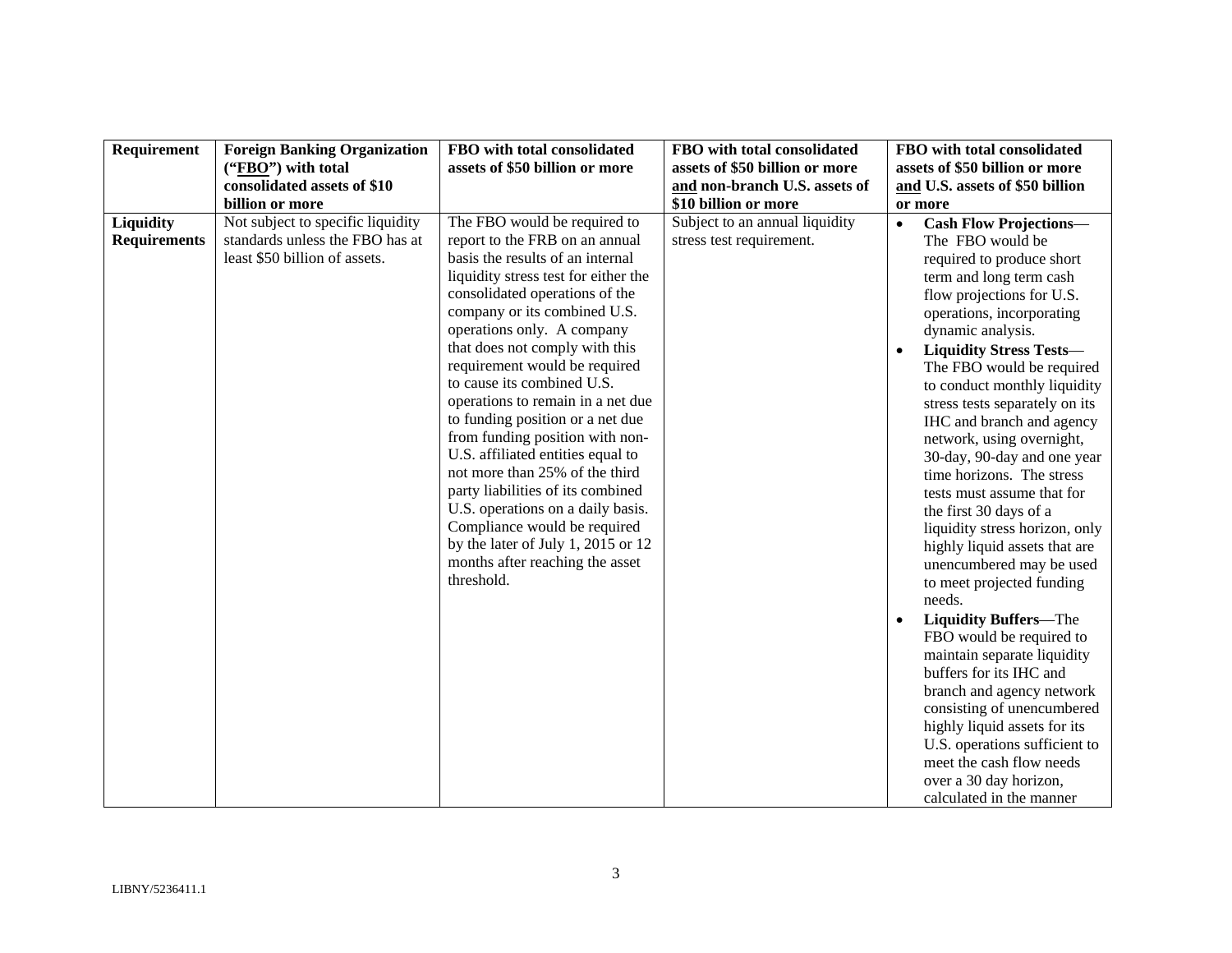| Requirement         | <b>Foreign Banking Organization</b> | FBO with total consolidated    | FBO with total consolidated    | FBO with total consolidated     |
|---------------------|-------------------------------------|--------------------------------|--------------------------------|---------------------------------|
|                     | ("FBO") with total                  | assets of \$50 billion or more | assets of \$50 billion or more | assets of \$50 billion or more  |
|                     | consolidated assets of \$10         |                                | and non-branch U.S. assets of  | and U.S. assets of \$50 billion |
|                     | billion or more                     |                                | \$10 billion or more           | or more                         |
| Liquidity           |                                     |                                |                                | described in the proposal.      |
| <b>Requirements</b> |                                     |                                |                                | Generally, cash or securities   |
| (continued)         |                                     |                                |                                | issued or guaranteed by the     |
|                     |                                     |                                |                                | U.S. government, a U.S.         |
|                     |                                     |                                |                                | government agency, or a         |
|                     |                                     |                                |                                | U.S. government sponsored       |
|                     |                                     |                                |                                | entity could be treated as      |
|                     |                                     |                                |                                | high quality liquid assets.     |
|                     |                                     |                                |                                | Other assets could be treated   |
|                     |                                     |                                |                                | as high quality liquid assets   |
|                     |                                     |                                |                                | if the FBO demonstrates to      |
|                     |                                     |                                |                                | the FRB that the asset has      |
|                     |                                     |                                |                                | low credit risk, is traded in   |
|                     |                                     |                                |                                | an active secondary two-        |
|                     |                                     |                                |                                | way market that has             |
|                     |                                     |                                |                                | committed market makers         |
|                     |                                     |                                |                                | and independent bona fide       |
|                     |                                     |                                |                                | offers to buy and sell and is   |
|                     |                                     |                                |                                | the type of asset that          |
|                     |                                     |                                |                                | investors have typically        |
|                     |                                     |                                |                                | purchased during periods of     |
|                     |                                     |                                |                                | financial market distress.      |
|                     |                                     |                                |                                | Cash assets included in an      |
|                     |                                     |                                |                                | IHC's liquidity buffer          |
|                     |                                     |                                |                                | would not be permitted to       |
|                     |                                     |                                |                                | be held in an account at an     |
|                     |                                     |                                |                                | affiliate of the IHC. U.S.      |
|                     |                                     |                                |                                | branches or agencies of an      |
|                     |                                     |                                |                                | FBO subject to a liquidity      |
|                     |                                     |                                |                                | buffer requirement would be     |
|                     |                                     |                                |                                | required to hold the first 14   |
|                     |                                     |                                |                                | days of the buffer in the       |
|                     |                                     |                                |                                | U.S. The full amount of the     |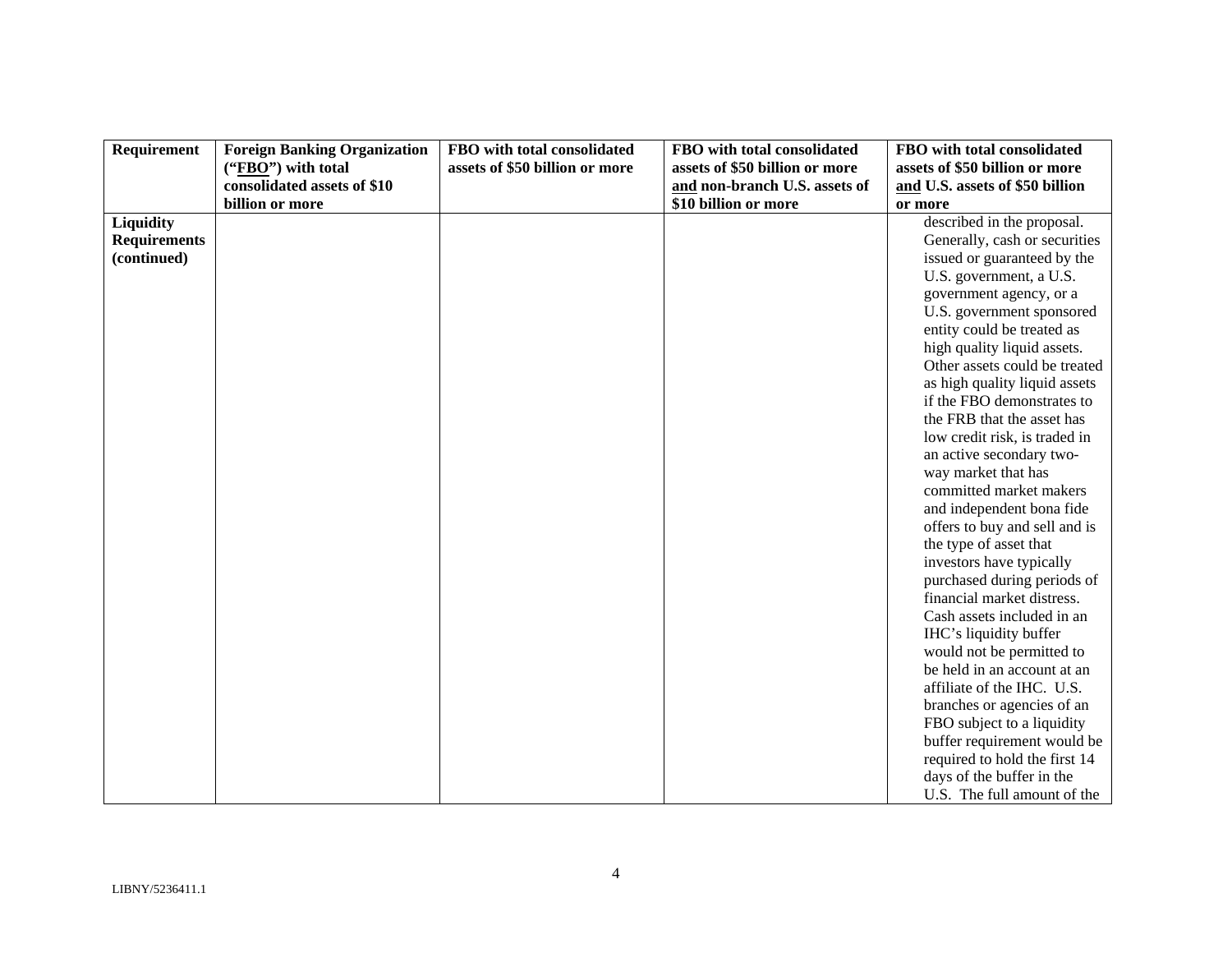| Requirement                                     | <b>Foreign Banking Organization</b> | FBO with total consolidated    | FBO with total consolidated    | FBO with total consolidated                                                                                                                                                                                                                                                                                                                                                                                                                                                                                                                                                                                                                                                                                                                                                                                                                                                                                                                                      |
|-------------------------------------------------|-------------------------------------|--------------------------------|--------------------------------|------------------------------------------------------------------------------------------------------------------------------------------------------------------------------------------------------------------------------------------------------------------------------------------------------------------------------------------------------------------------------------------------------------------------------------------------------------------------------------------------------------------------------------------------------------------------------------------------------------------------------------------------------------------------------------------------------------------------------------------------------------------------------------------------------------------------------------------------------------------------------------------------------------------------------------------------------------------|
|                                                 | $("FBO")$ with total                | assets of \$50 billion or more | assets of \$50 billion or more | assets of \$50 billion or more                                                                                                                                                                                                                                                                                                                                                                                                                                                                                                                                                                                                                                                                                                                                                                                                                                                                                                                                   |
|                                                 | consolidated assets of \$10         |                                | and non-branch U.S. assets of  | and U.S. assets of \$50 billion                                                                                                                                                                                                                                                                                                                                                                                                                                                                                                                                                                                                                                                                                                                                                                                                                                                                                                                                  |
|                                                 | billion or more                     |                                | \$10 billion or more           | or more                                                                                                                                                                                                                                                                                                                                                                                                                                                                                                                                                                                                                                                                                                                                                                                                                                                                                                                                                          |
| Liquidity<br><b>Requirements</b><br>(continued) |                                     |                                |                                | buffer for an IHC would be<br>required to be maintained in<br>the U.S.<br><b>Contingency Funding</b><br>$\bullet$<br>Plan-The FBO would be<br>required to establish and<br>maintain a contingency<br>funding plan for its U.S.<br>operations for responding to<br>a liquidity crisis and would<br>be required to update the<br>plan at least annually.<br><b>Liquidity Risk Limits-</b><br>The FBO would be required<br>to establish and maintain<br>limits on potential sources<br>of liquidity risk, including<br>concentrations of funding<br>by instrument type, single<br>counterparty, counterparty<br>type, secured and unsecured<br>funding, liabilities maturing<br>within various time horizons<br>and off balance sheet<br>exposures.<br>Monitoring-An FBO<br>would be required to<br>monitor liquidity risk<br>related to collateral<br>positions of its U.S.<br>operations, liquidity risks<br>across its U.S. operations<br>and intraday liquidity |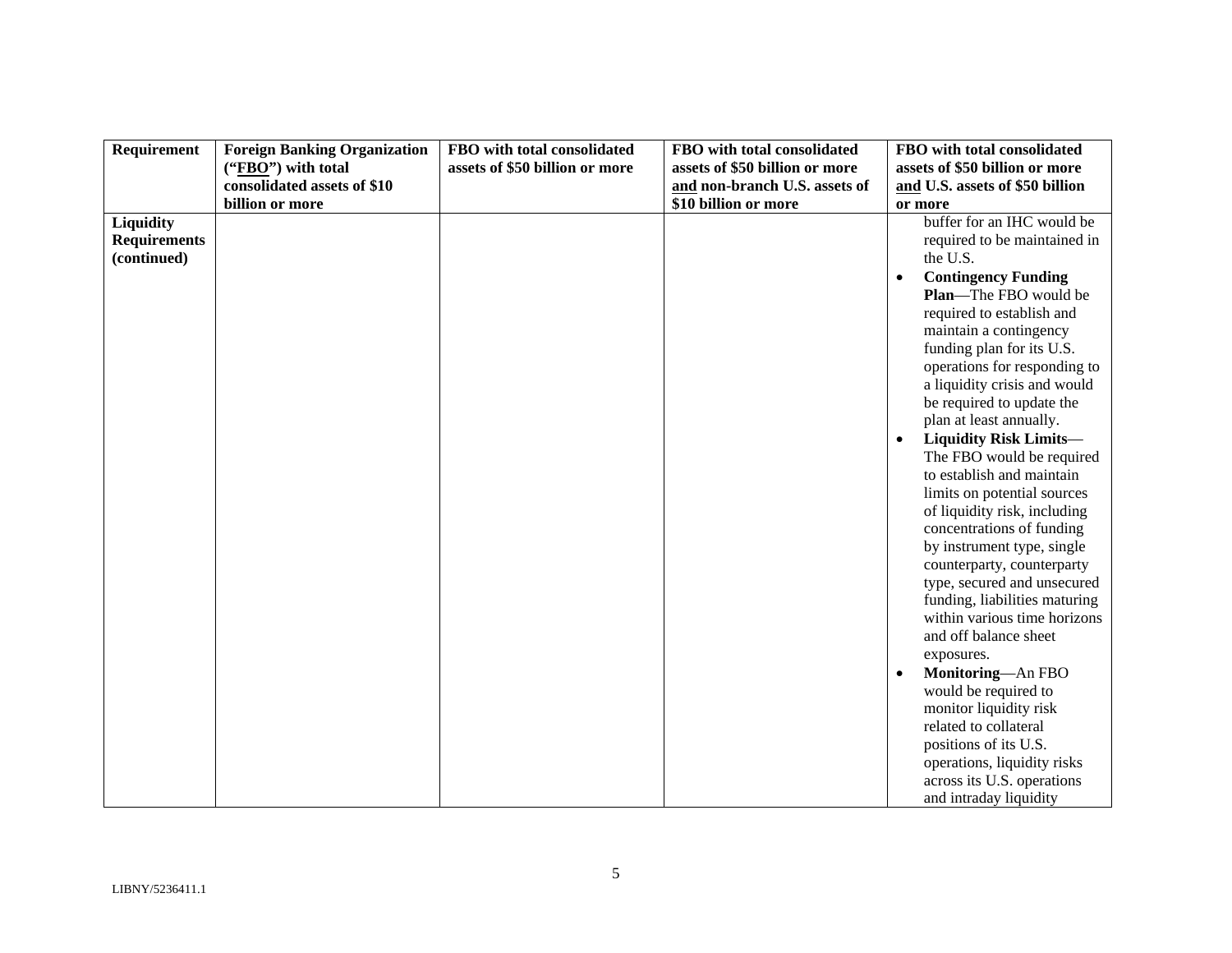| Requirement         | <b>Foreign Banking Organization</b> | FBO with total consolidated    | FBO with total consolidated    | FBO with total consolidated                    |
|---------------------|-------------------------------------|--------------------------------|--------------------------------|------------------------------------------------|
|                     | ("FBO") with total                  | assets of \$50 billion or more | assets of \$50 billion or more | assets of \$50 billion or more                 |
|                     | consolidated assets of \$10         |                                | and non-branch U.S. assets of  | and U.S. assets of \$50 billion                |
|                     | billion or more                     |                                | \$10 billion or more           | or more                                        |
| Liquidity           |                                     |                                |                                | positions of its U.S.                          |
| <b>Requirements</b> |                                     |                                |                                | operations. With respect to                    |
| (continued)         |                                     |                                |                                | collateral positions, the FBO                  |
|                     |                                     |                                |                                | would be required to                           |
|                     |                                     |                                |                                | calculate all collateral                       |
|                     |                                     |                                |                                | positions of its U.S.                          |
|                     |                                     |                                |                                | operations on a weekly                         |
|                     |                                     |                                |                                | basis, including the value of                  |
|                     |                                     |                                |                                | assets pledged relative to the                 |
|                     |                                     |                                |                                | amount of security required                    |
|                     |                                     |                                |                                | under the applicable                           |
|                     |                                     |                                |                                | contracts and the amount of                    |
|                     |                                     |                                |                                | assets available to be                         |
|                     |                                     |                                |                                | pledged. The FBO would                         |
|                     |                                     |                                |                                | also be required to monitor                    |
|                     |                                     |                                |                                | levels of available collateral                 |
|                     |                                     |                                |                                | by legal entity (including                     |
|                     |                                     |                                |                                | constraints on                                 |
|                     |                                     |                                |                                | transferability), jurisdiction                 |
|                     |                                     |                                |                                | and currency exposure,                         |
|                     |                                     |                                |                                | monitor shifts between                         |
|                     |                                     |                                |                                | intraday, overnight and term                   |
|                     |                                     |                                |                                | pledging of collateral and                     |
|                     |                                     |                                |                                | track operational and timing                   |
|                     |                                     |                                |                                | requirement associated with                    |
|                     |                                     |                                |                                | accessing collateral.                          |
|                     |                                     |                                |                                | Risk Committee-The risk                        |
|                     |                                     |                                |                                | committee (see risk                            |
|                     |                                     |                                |                                | management requirements                        |
|                     |                                     |                                |                                | below) would be required to                    |
|                     |                                     |                                |                                | review and approve the<br>FBO's liquidity risk |
|                     |                                     |                                |                                | tolerance for U.S.                             |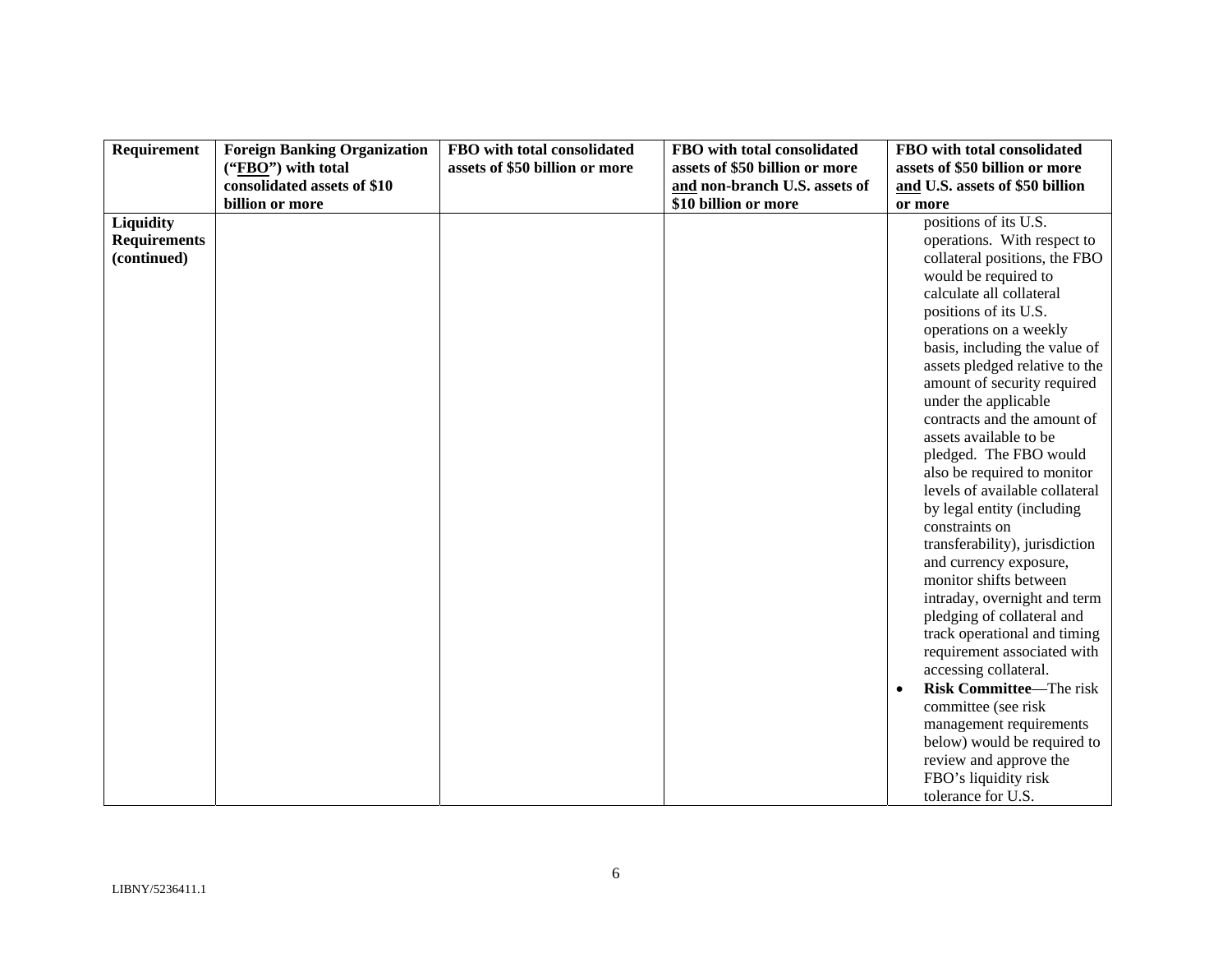| Requirement<br>FBO with total consolidated<br>FBO with total consolidated<br>FBO with total consolidated<br><b>Foreign Banking Organization</b>                                                                                                                                                                                                                                                                                                                                                                                                                                                                                                                                                                                                                                                                                                                                                                                                                                          |                          |
|------------------------------------------------------------------------------------------------------------------------------------------------------------------------------------------------------------------------------------------------------------------------------------------------------------------------------------------------------------------------------------------------------------------------------------------------------------------------------------------------------------------------------------------------------------------------------------------------------------------------------------------------------------------------------------------------------------------------------------------------------------------------------------------------------------------------------------------------------------------------------------------------------------------------------------------------------------------------------------------|--------------------------|
| assets of \$50 billion or more<br>assets of \$50 billion or more<br>assets of \$50 billion or more<br>("FBO") with total                                                                                                                                                                                                                                                                                                                                                                                                                                                                                                                                                                                                                                                                                                                                                                                                                                                                 |                          |
| consolidated assets of \$10<br>and non-branch U.S. assets of<br>and U.S. assets of \$50 billion                                                                                                                                                                                                                                                                                                                                                                                                                                                                                                                                                                                                                                                                                                                                                                                                                                                                                          |                          |
| billion or more<br>\$10 billion or more<br>or more                                                                                                                                                                                                                                                                                                                                                                                                                                                                                                                                                                                                                                                                                                                                                                                                                                                                                                                                       |                          |
| Liquidity<br>operations at least annually,<br><b>Requirements</b><br>taking into account capital<br>structure, risk profile,<br>(continued)<br>complexity, activities and<br>size of U.S. operations.<br><b>Chief Risk Officer-A</b><br>$\bullet$<br>U.S. chief risk officer (see<br>risk management<br>requirements below) would<br>be required to review and<br>approve the liquidity costs,<br>benefits, and risk of each<br>new business line and<br>product, and the U.S. chief<br>risk officer must annually<br>review significant business<br>lines and products for<br>liquidity risk. The U.S.<br>chief risk officer would be<br>required to, on a quarterly<br>basis, review cash flow<br>projections, stress test<br>practices, stress test results,<br>the size and composition of<br>a liquidity buffer, specific<br>limits on potential sources<br>of liquidity risk, and<br>liquidity risk information<br>systems.<br><b>Independent Review-</b><br>The FBO would also be | required to establish an |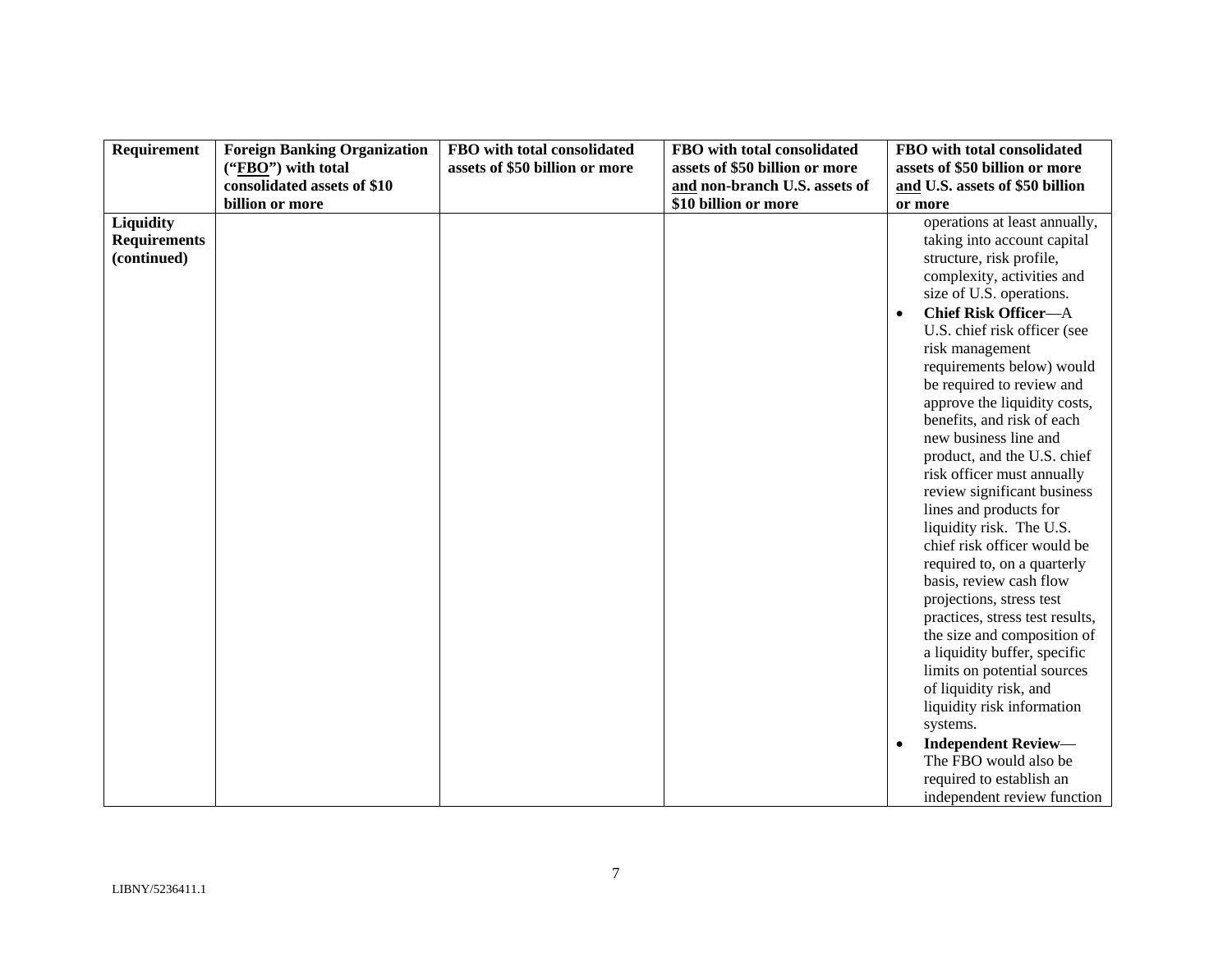| Requirement                                     | <b>Foreign Banking Organization</b>                                                                             | FBO with total consolidated                                                                                                                                                                                                                                                                                                                                                                                                                                                                                                                                                                                                                                                                                                                                                                                                                                                          | FBO with total consolidated                                                                                                                                                                                                                                                                                                                                                                                                                                                                             | FBO with total consolidated                                                                                        |
|-------------------------------------------------|-----------------------------------------------------------------------------------------------------------------|--------------------------------------------------------------------------------------------------------------------------------------------------------------------------------------------------------------------------------------------------------------------------------------------------------------------------------------------------------------------------------------------------------------------------------------------------------------------------------------------------------------------------------------------------------------------------------------------------------------------------------------------------------------------------------------------------------------------------------------------------------------------------------------------------------------------------------------------------------------------------------------|---------------------------------------------------------------------------------------------------------------------------------------------------------------------------------------------------------------------------------------------------------------------------------------------------------------------------------------------------------------------------------------------------------------------------------------------------------------------------------------------------------|--------------------------------------------------------------------------------------------------------------------|
|                                                 | ("FBO") with total                                                                                              | assets of \$50 billion or more                                                                                                                                                                                                                                                                                                                                                                                                                                                                                                                                                                                                                                                                                                                                                                                                                                                       | assets of \$50 billion or more                                                                                                                                                                                                                                                                                                                                                                                                                                                                          | assets of \$50 billion or more                                                                                     |
|                                                 | consolidated assets of \$10                                                                                     |                                                                                                                                                                                                                                                                                                                                                                                                                                                                                                                                                                                                                                                                                                                                                                                                                                                                                      | and non-branch U.S. assets of                                                                                                                                                                                                                                                                                                                                                                                                                                                                           | and U.S. assets of \$50 billion                                                                                    |
|                                                 | billion or more                                                                                                 |                                                                                                                                                                                                                                                                                                                                                                                                                                                                                                                                                                                                                                                                                                                                                                                                                                                                                      | \$10 billion or more                                                                                                                                                                                                                                                                                                                                                                                                                                                                                    | or more                                                                                                            |
| Liquidity<br><b>Requirements</b><br>(continued) |                                                                                                                 |                                                                                                                                                                                                                                                                                                                                                                                                                                                                                                                                                                                                                                                                                                                                                                                                                                                                                      |                                                                                                                                                                                                                                                                                                                                                                                                                                                                                                         | to evaluate liquidity risk<br>management.                                                                          |
|                                                 |                                                                                                                 |                                                                                                                                                                                                                                                                                                                                                                                                                                                                                                                                                                                                                                                                                                                                                                                                                                                                                      |                                                                                                                                                                                                                                                                                                                                                                                                                                                                                                         | Compliance would be required<br>by the later of July 1, 2015 or<br>one year after crossing the asset<br>threshold. |
| <b>Single</b><br>Counterparty<br>Limits         | Not subject to single<br>counterparty exposure limits<br>unless the FBO has at least \$50<br>billion of assets. | U.S. operations would be subject<br>to a single counterparty exposure<br>limit of 25% of FBO's capital<br>stock and surplus. An FBO with<br>total consolidated assets of \$500<br>billion or more would be subject<br>to a limit of 10% of its capital<br>and surplus with respect to<br>exposures to financial<br>counterparties of similar size.<br>The FBO would be required to<br>take into account loans, deposits<br>and lines of credit, repurchase<br>and reverse repurchase<br>agreements, securities lending<br>and borrowing transactions,<br>guarantees, acceptances or<br>letters of credit, purchases of or<br>investments in securities issued<br>by the counterparty,<br>counterparty credit exposure in<br>connection with derivatives<br>transactions and similar<br>transactions that the FRB<br>determines to be credit exposure.<br>For purposes of determining | An IHC would be subject to a<br>separate and additional single<br>counterparty limit of 25% of its<br>capital stock and surplus,<br>following the same general<br>principles described in the prior<br>column for determining credit<br>exposure to a particular<br>counterparty. An IHC with total<br>consolidated assets of \$500<br>billion or more would be subject<br>to a limit of 10% of its capital<br>and surplus with respect to<br>exposures to financial<br>counterparties of similar size. | Subject to single counterparty<br>exposure limits.                                                                 |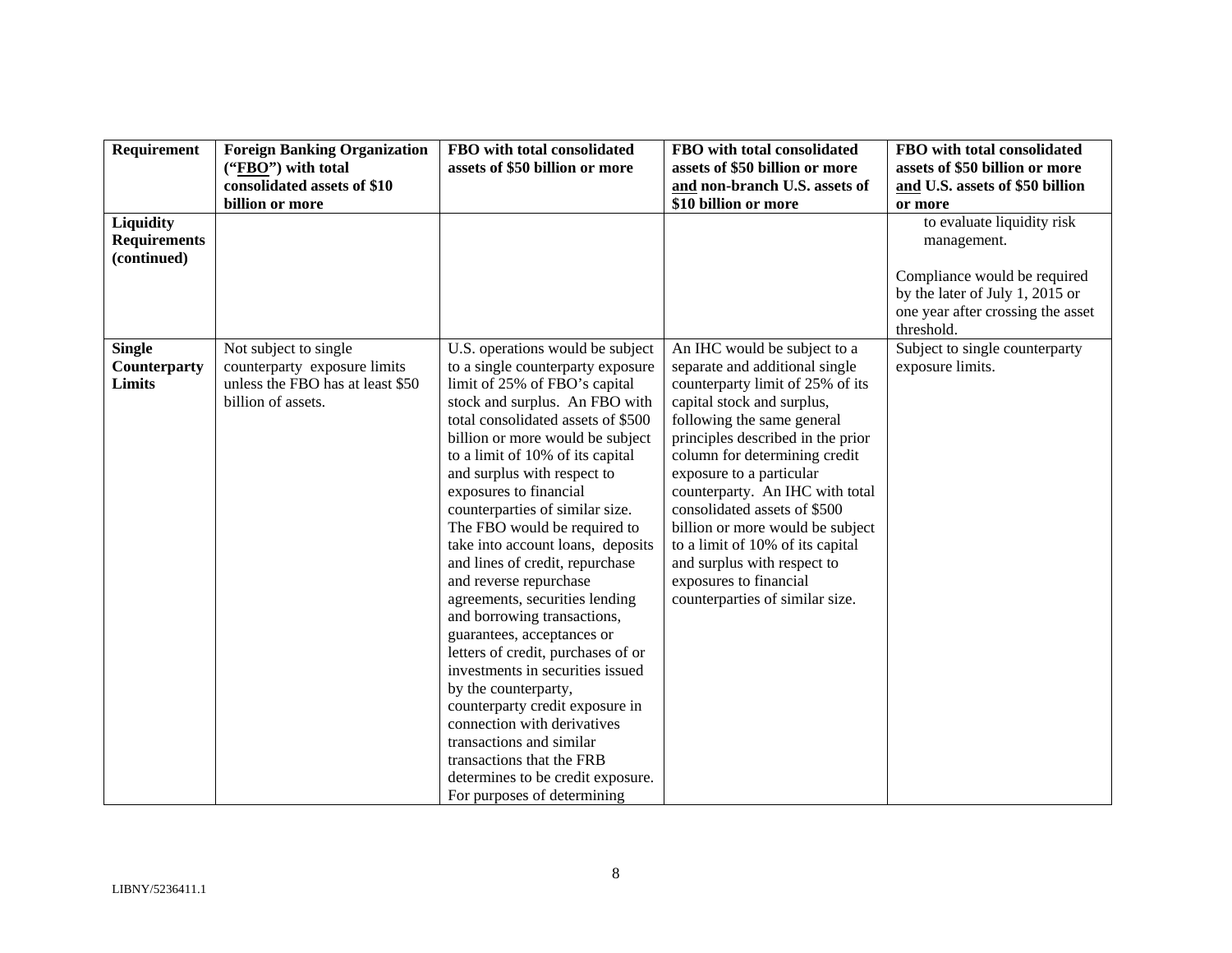| Requirement   | <b>Foreign Banking Organization</b> | FBO with total consolidated        | FBO with total consolidated    | FBO with total consolidated     |
|---------------|-------------------------------------|------------------------------------|--------------------------------|---------------------------------|
|               | $("FBO")$ with total                | assets of \$50 billion or more     | assets of \$50 billion or more | assets of \$50 billion or more  |
|               | consolidated assets of \$10         |                                    | and non-branch U.S. assets of  | and U.S. assets of \$50 billion |
|               | billion or more                     |                                    | \$10 billion or more           | or more                         |
| <b>Single</b> |                                     | credit exposure, the FBO would     |                                |                                 |
| Counterparty  |                                     | be required to take into account   |                                |                                 |
| <b>Limits</b> |                                     | all exposures of its U.S.          |                                |                                 |
| (continued)   |                                     | subsidiaries to a counterparty,    |                                |                                 |
|               |                                     | including any exposures to         |                                |                                 |
|               |                                     | subsidiaries of the counterparty.  |                                |                                 |
|               |                                     | For this purpose, a company will   |                                |                                 |
|               |                                     | be treated as a subsidiary of a    |                                |                                 |
|               |                                     | company if the first company       |                                |                                 |
|               |                                     | owns or controls with power to     |                                |                                 |
|               |                                     | vote 25% or more of a class of     |                                |                                 |
|               |                                     | voting securities of the other     |                                |                                 |
|               |                                     | company, owns or controls 25%      |                                |                                 |
|               |                                     | or more of the total equity of the |                                |                                 |
|               |                                     | other company, or consolidates     |                                |                                 |
|               |                                     | the other company for financial    |                                |                                 |
|               |                                     | reporting purposes. Generally,     |                                |                                 |
|               |                                     | foreign sovereigns will be         |                                |                                 |
|               |                                     | considered to be counterparties,   |                                |                                 |
|               |                                     | but the proposal provides an       |                                |                                 |
|               |                                     | exception from the single          |                                |                                 |
|               |                                     | counterparty limit for obligations |                                |                                 |
|               |                                     | of or fully guaranteed as to       |                                |                                 |
|               |                                     | principal and interest by the U.S. |                                |                                 |
|               |                                     | government and its agencies, by    |                                |                                 |
|               |                                     | Fannie Mae and Freddie Mac         |                                |                                 |
|               |                                     | (while they are operating under    |                                |                                 |
|               |                                     | U.S. government                    |                                |                                 |
|               |                                     | conservatorship or receivership),  |                                |                                 |
|               |                                     | or by the FBO's home country       |                                |                                 |
|               |                                     | sovereign. Intraday credit         |                                |                                 |
|               |                                     | exposure would also not be         |                                |                                 |
|               |                                     | subject to the single counterparty |                                |                                 |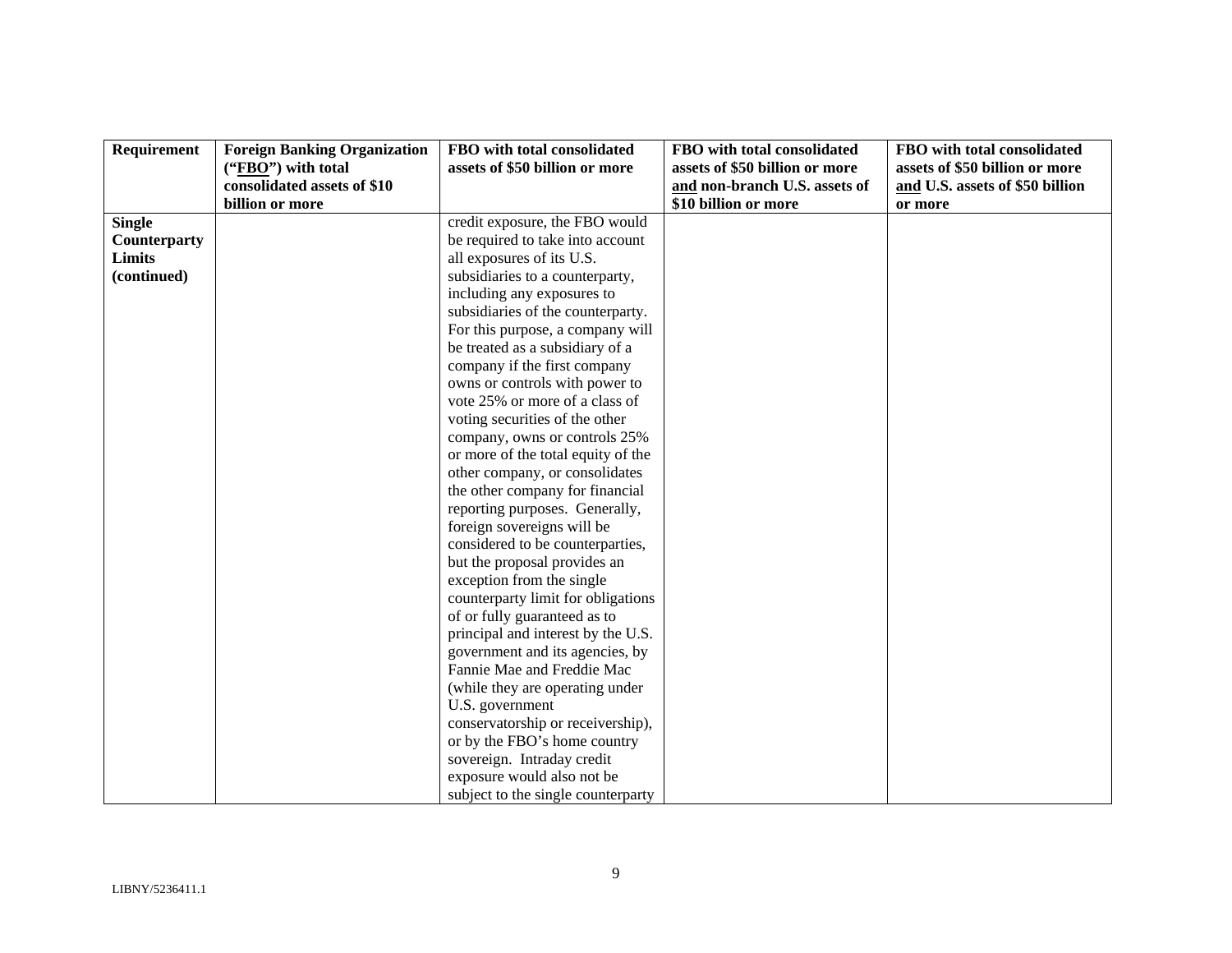| Requirement   | <b>Foreign Banking Organization</b> | FBO with total consolidated        | FBO with total consolidated    | FBO with total consolidated     |
|---------------|-------------------------------------|------------------------------------|--------------------------------|---------------------------------|
|               | $("FBO")$ with total                | assets of \$50 billion or more     | assets of \$50 billion or more | assets of \$50 billion or more  |
|               | consolidated assets of \$10         |                                    | and non-branch U.S. assets of  | and U.S. assets of \$50 billion |
|               | billion or more                     |                                    | \$10 billion or more           | or more                         |
| <b>Single</b> |                                     | limits. The proposal includes an   |                                |                                 |
| Counterparty  |                                     | attribution rule under which an    |                                |                                 |
| Limits        |                                     | FBO would be required to treat a   |                                |                                 |
| (continued)   |                                     | transaction with any person as a   |                                |                                 |
|               |                                     | transaction with a particular      |                                |                                 |
|               |                                     | counterparty to the extent that    |                                |                                 |
|               |                                     | the proceeds of the transaction    |                                |                                 |
|               |                                     | are transferred to or used for the |                                |                                 |
|               |                                     | benefit of a particular            |                                |                                 |
|               |                                     | counterparty. The proposal         |                                |                                 |
|               |                                     | allows an FBO to take into         |                                |                                 |
|               |                                     | account eligible collateral,       |                                |                                 |
|               |                                     | eligible guarantees, eligible      |                                |                                 |
|               |                                     | credit and equity derivatives and, |                                |                                 |
|               |                                     | for securities financing           |                                |                                 |
|               |                                     | transactions, the effect of        |                                |                                 |
|               |                                     | bilateral netting agreements.      |                                |                                 |
|               |                                     | The FBO would be required to       |                                |                                 |
|               |                                     | comply with the single             |                                |                                 |
|               |                                     | counterparty limit on a daily      |                                |                                 |
|               |                                     | basis as of the end of each day    |                                |                                 |
|               |                                     | and submit a monthly               |                                |                                 |
|               |                                     | compliance report.                 |                                |                                 |
|               |                                     | Compliance would be required       |                                |                                 |
|               |                                     | by the later of July 1, 2015 or    |                                |                                 |
|               |                                     | one year after crossing the asset  |                                |                                 |
|               |                                     | threshold.                         |                                |                                 |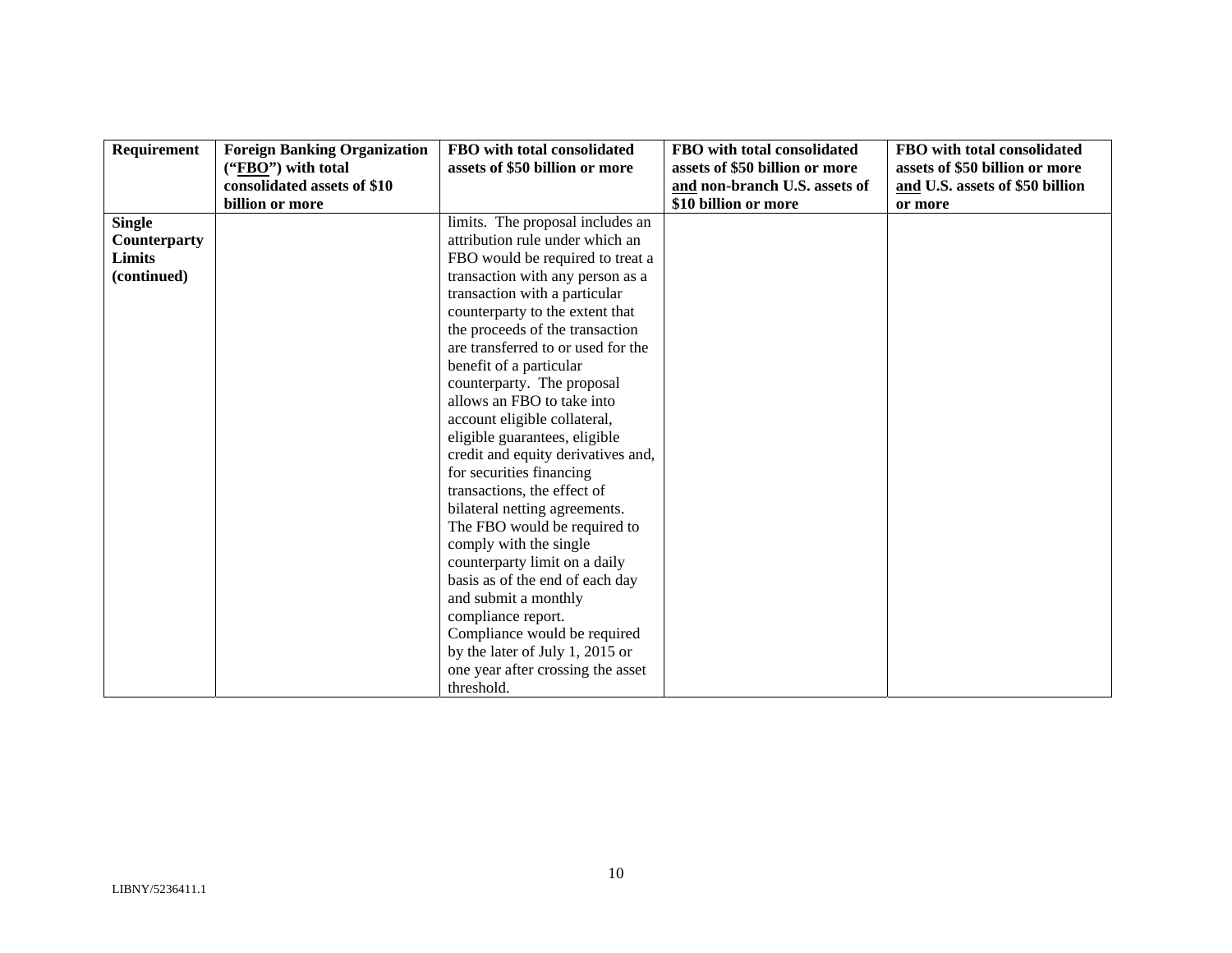| Requirement       | <b>Foreign Banking Organization</b>                                 | FBO with total consolidated        | FBO with total consolidated       | FBO with total consolidated     |
|-------------------|---------------------------------------------------------------------|------------------------------------|-----------------------------------|---------------------------------|
|                   | ("FBO") with total                                                  | assets of \$50 billion or more     | assets of \$50 billion or more    | assets of \$50 billion or more  |
|                   | consolidated assets of \$10                                         |                                    | and non-branch U.S. assets of     | and U.S. assets of \$50 billion |
|                   | billion or more                                                     |                                    | \$10 billion or more              | or more                         |
| <b>Risk</b>       | If the FBO's stock is publicly                                      | Regardless of whether the FBO      | If an FBO conducts its U.S.       | Subject to risk management      |
| <b>Management</b> | traded, the FBO would be                                            | has publicly traded stock, it      | activities solely through an IHC, | requirements.                   |
|                   | required to certify annually to                                     | would be required to comply        | the risk committee would be       |                                 |
|                   | the FRB that it maintains a U.S.                                    | with the annual risk committee     | required to be maintained at the  |                                 |
|                   | risk committee that oversees the                                    | certification. At least one        | IHC.                              |                                 |
|                   | U.S. risk management practices                                      | member of the committee would      |                                   |                                 |
|                   | of the company and has at least                                     | be required to be an independent   |                                   |                                 |
|                   | one member with risk                                                | member who is not an officer or    |                                   |                                 |
|                   | management expertise                                                | employee of the company (and       |                                   |                                 |
|                   | commensurate with the                                               | has not been an officer or         |                                   |                                 |
|                   | company's capital structure, risk                                   | employee during the last three     |                                   |                                 |
|                   | profile, complexity, activities                                     | years) or a member of the          |                                   |                                 |
|                   | and size of U.S. operations. The                                    | immediate family of a person       |                                   |                                 |
|                   | risk committee would be                                             | who is, or has been within the     |                                   |                                 |
|                   | required to review and approve a                                    | last three years, an executive     |                                   |                                 |
|                   | risk management framework that                                      | officer of the company or its      |                                   |                                 |
|                   | includes policies and procedures                                    | affiliates.                        |                                   |                                 |
|                   | relating to risk management                                         |                                    |                                   |                                 |
|                   | governance, risk management                                         | The FBO would be required to       |                                   |                                 |
|                   | practices and risk control                                          | appoint a U.S. chief risk officer  |                                   |                                 |
|                   | infrastructure, processes and                                       | employed by a U.S. subsidiary      |                                   |                                 |
|                   | systems for identifying and                                         | or U.S. office of the FBO          |                                   |                                 |
|                   | reporting risks and risk                                            | responsible for implementing       |                                   |                                 |
|                   | management deficiencies,                                            | and maintaining a risk             |                                   |                                 |
|                   | processes and systems for                                           | management framework for the       |                                   |                                 |
|                   | monitoring compliance with risk                                     | FBO's U.S. operations.             |                                   |                                 |
|                   | management requirements,                                            |                                    |                                   |                                 |
|                   | processes designed to ensure                                        | Compliance would be required       |                                   |                                 |
|                   | effective and timely corrective<br>actions to address deficiencies, | by the later of July 1, 2015 or 12 |                                   |                                 |
|                   |                                                                     | months after reaching the asset    |                                   |                                 |
|                   | specification of management<br>responsibility, and integration of   | threshold.                         |                                   |                                 |
|                   |                                                                     |                                    |                                   |                                 |
|                   | risk management and control                                         |                                    |                                   |                                 |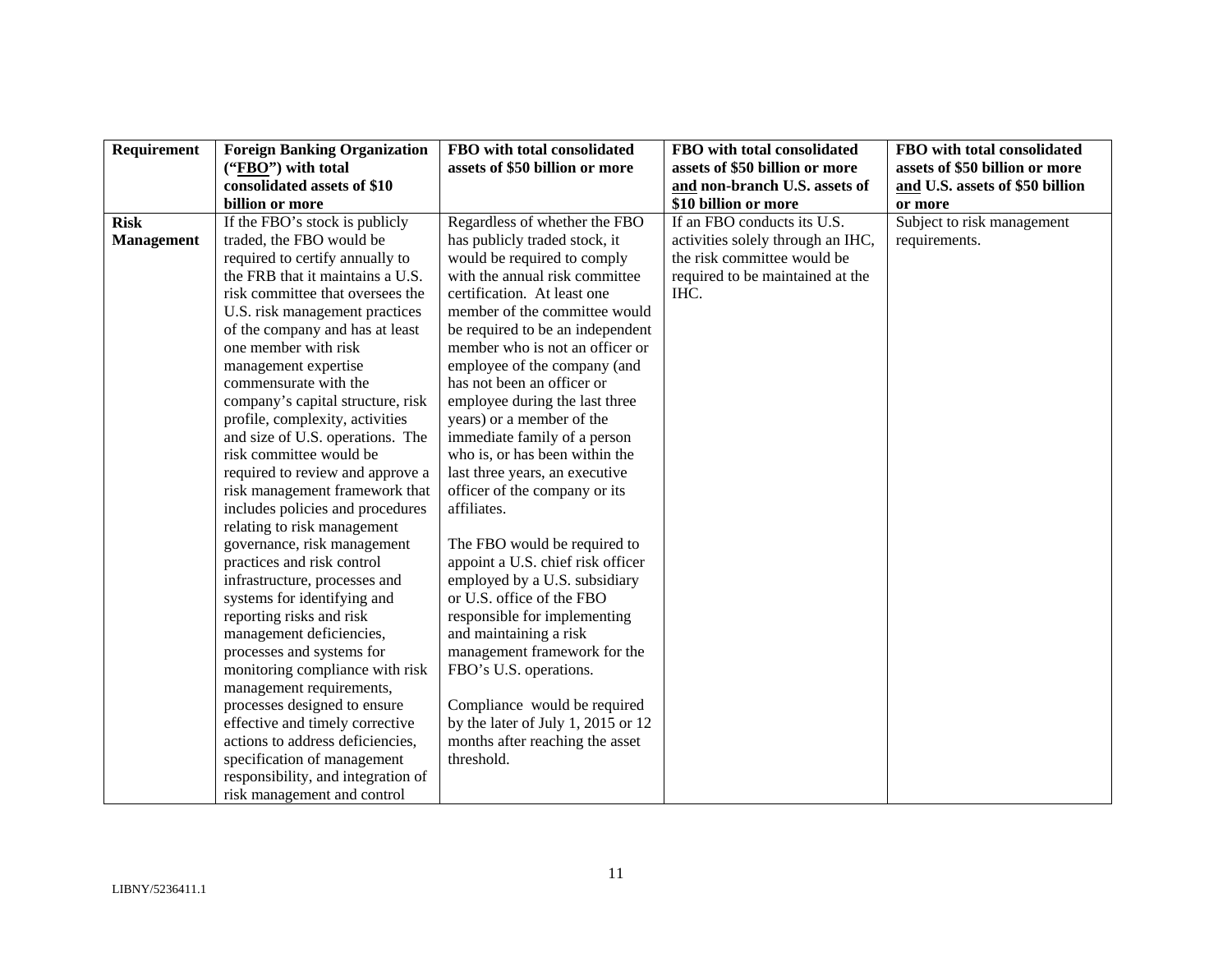| Requirement           | <b>Foreign Banking Organization</b> | FBO with total consolidated    | FBO with total consolidated          | FBO with total consolidated       |
|-----------------------|-------------------------------------|--------------------------------|--------------------------------------|-----------------------------------|
|                       | $("FBO")$ with total                | assets of \$50 billion or more | assets of \$50 billion or more       | assets of \$50 billion or more    |
|                       | consolidated assets of \$10         |                                | and non-branch U.S. assets of        | and U.S. assets of \$50 billion   |
|                       | billion or more                     |                                | \$10 billion or more                 | or more                           |
| <b>Risk</b>           | objectives in management goals      |                                |                                      |                                   |
| <b>Management</b>     | and compensation structure.         |                                |                                      |                                   |
| (continued)           | Compliance would be required        |                                |                                      |                                   |
|                       | by the later of July 1, 2015 or 12  |                                |                                      |                                   |
|                       | months after reaching the asset     |                                |                                      |                                   |
|                       | threshold.                          |                                |                                      |                                   |
| <b>Stress Testing</b> | An FBO with total consolidated      | FBO would be required to meet  | FBO would be required to meet        | FBO would be required to meet     |
|                       | assets of more than \$10 billion    | home country stress test       | home country stress test             | home country stress test          |
|                       | but combined U.S. assets of less    | requirement.                   | requirement. In addition, an         | requirements. In addition, an     |
|                       | than \$50 billion and foreign       |                                | IHC with more than \$10 billion      | IHC with \$50 billion or more of  |
|                       | savings and loan holding            |                                | but less than \$50 billion of assets | U.S. assets would be required to  |
|                       | companies with total                |                                | would be required to conduct an      | conduct semi-annual company       |
|                       | consolidated assets of more than    |                                | annual company-run stress test       | run stress tests and would be     |
|                       | \$10 billion would be required to   |                                | in the same manner as a BHC.         | subject to an annual supervisory  |
|                       | be subject to a consolidated        |                                | The FBO would be required to         | stress test in generally the same |
|                       | capital stress testing regime that  |                                | file a regulatory report             | manner as a BHC. With respect     |
|                       | includes either an annual           |                                | containing the results of its stress | to the company-run stress tests,  |
|                       | supervisory capital stress test     |                                | tests by March 31of each year        | one test would use scenarios      |
|                       | conducted by the company's          |                                | and publicly disclose a summary      | provided by the FRB and the       |
|                       | home country supervisor or an       |                                | of the results under the severely    | other would use scenarios         |
|                       | internal capital adequacy stress    |                                | adverse scenario between June        | developed by the company. The     |
|                       | test conducted by the company.      |                                | 15 and June 30. Compliance           | FBO would be required to file a   |
|                       | If an FBO or foreign savings and    |                                | required beginning with the          | regulatory report containing the  |
|                       | loan holding company does not       |                                | stress test cycle that begins        | results of its stress tests by    |
|                       | meet this requirement, its U.S.     |                                | October 1, 2015 or the cycle that    | January 5 of each year and        |
|                       | branch and agency network           |                                | begins in October of the calendar    | publicly disclose a summary of    |
|                       | would be required to maintain       |                                | year following the year in which     | the results under the severely    |
|                       | eligible assets equal to 105% of    |                                | the IHC is established.              | adverse scenario between March    |
|                       | third party liabilities, and the    |                                |                                      | 15 and March 31. If an FBO        |
|                       | company would be required to        |                                |                                      | with combined U.S. assets of      |
|                       | conduct an annual stress test of    |                                |                                      | \$50 billion or more does not     |
|                       | any U.S. subsidiary not held        |                                |                                      | comply with the stress test       |
|                       | under an IHC (other than a          |                                |                                      | requirement, the FBO's U.S.       |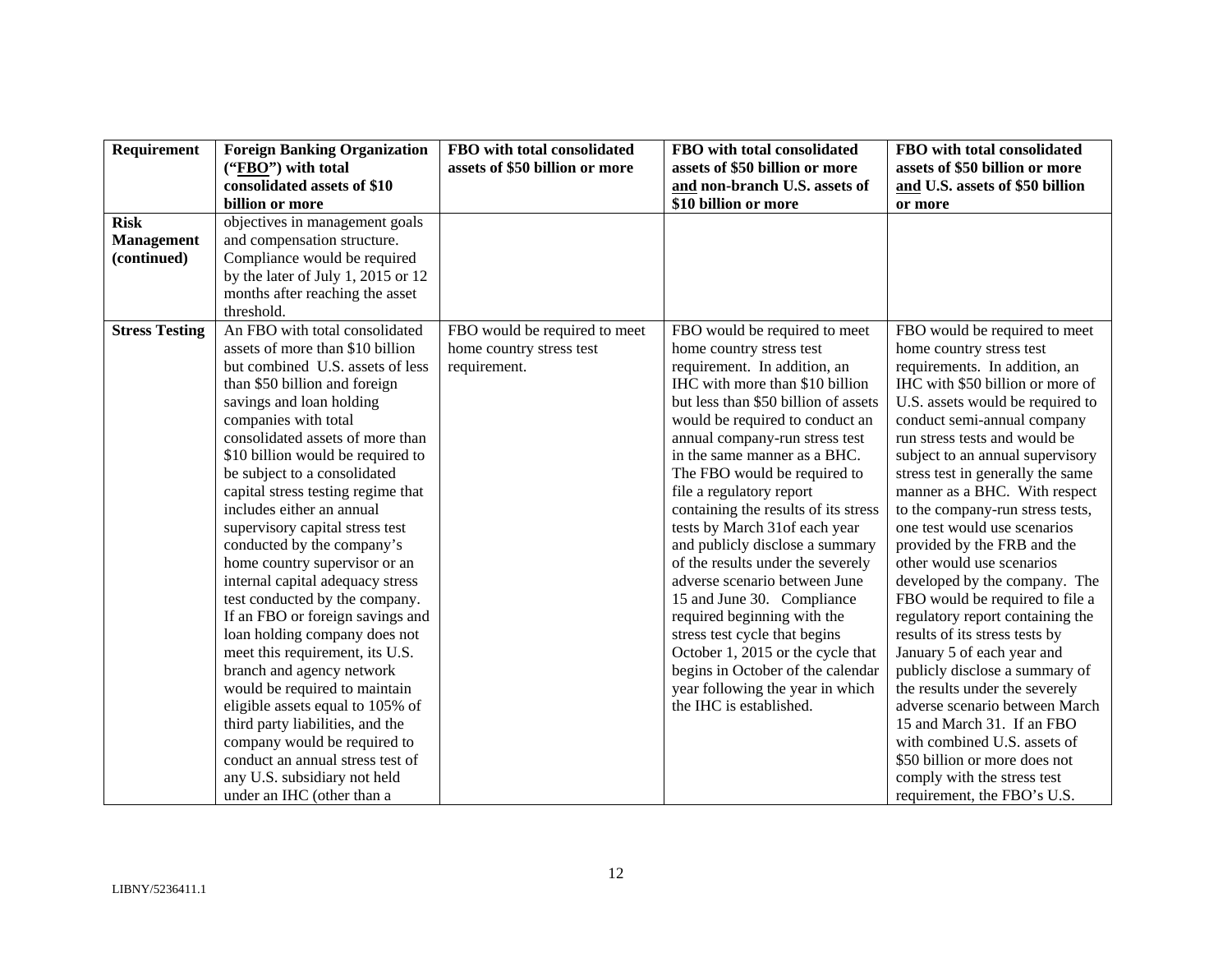| Requirement           | <b>Foreign Banking Organization</b> | FBO with total consolidated    | FBO with total consolidated    | FBO with total consolidated       |
|-----------------------|-------------------------------------|--------------------------------|--------------------------------|-----------------------------------|
|                       | $("FBO")$ with total                | assets of \$50 billion or more | assets of \$50 billion or more | assets of \$50 billion or more    |
|                       | consolidated assets of \$10         |                                | and non-branch U.S. assets of  | and U.S. assets of \$50 billion   |
|                       | billion or more                     |                                | \$10 billion or more           | or more                           |
| <b>Stress Testing</b> | $2(h)(2)$ company). Compliance      |                                |                                | branch and agency network must    |
| (continued)           | required by October 2015 or, if     |                                |                                | maintain eligible assets equal to |
|                       | the company first meets the         |                                |                                | 108% of third party liabilities   |
|                       | assets threshold after July 1,      |                                |                                | and the FBO would be required     |
|                       | 2015, by October of the calendar    |                                |                                | to conduct an annual stress test  |
|                       | year after the year in which the    |                                |                                | of any U.S. subsidiary not held   |
|                       | company meets the asset             |                                |                                | under an IHC (other than a        |
|                       | threshold.                          |                                |                                | $2(h)(2)$ company). The FRB       |
|                       |                                     |                                |                                | may also impose intragroup        |
|                       |                                     |                                |                                | funding restrictions on the U.S.  |
|                       |                                     |                                |                                | operations of an FBO with         |
|                       |                                     |                                |                                | combined U.S. assets of \$50      |
|                       |                                     |                                |                                | billion or more that does not     |
|                       |                                     |                                |                                | satisfy the stress testing        |
|                       |                                     |                                |                                | requirements. Compliance          |
|                       |                                     |                                |                                | would be required beginning       |
|                       |                                     |                                |                                | with the stress test cycle that   |
|                       |                                     |                                |                                | begins October 1, 2015 or the     |
|                       |                                     |                                |                                | cycle that begins in October of   |
|                       |                                     |                                |                                | the calendar year following the   |
|                       |                                     |                                |                                | year in which the IHC is          |
|                       |                                     |                                |                                | established or reaches the asset  |
|                       |                                     |                                |                                | threshold.                        |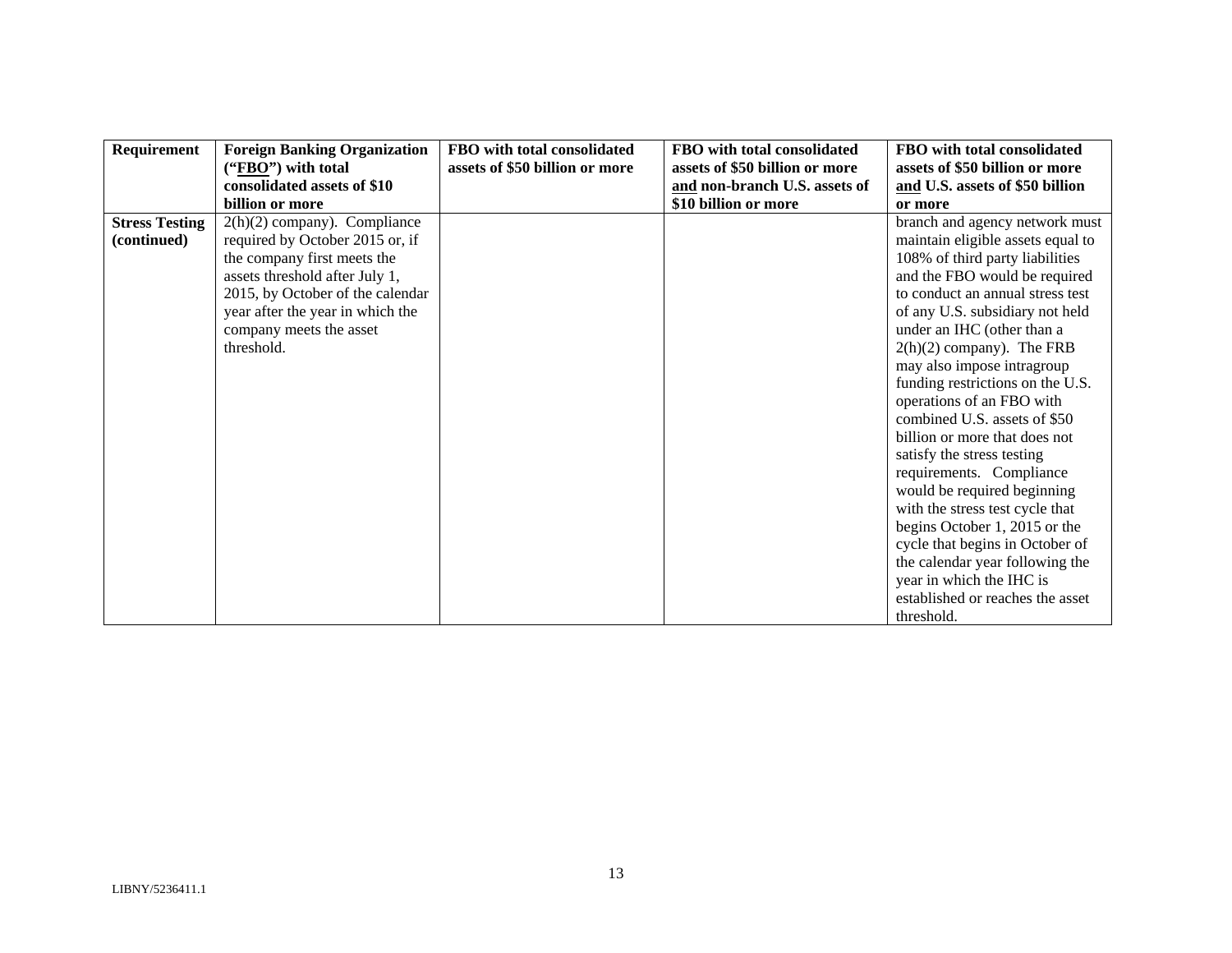| Requirement        | <b>Foreign Banking Organization</b> | FBO with total consolidated       | FBO with total consolidated     | FBO with total consolidated                         |
|--------------------|-------------------------------------|-----------------------------------|---------------------------------|-----------------------------------------------------|
|                    | ("FBO") with total                  | assets of \$50 billion or more    | assets of \$50 billion or more  | assets of \$50 billion or more                      |
|                    | consolidated assets of \$10         |                                   | and non-branch U.S. assets of   | and U.S. assets of \$50 billion                     |
|                    | billion or more                     |                                   | \$10 billion or more            | or more                                             |
| Debt-to-           | Not subject to a potential debt-    | A company would be subject to     | Subject to a potential debt-    | Subject to a potential debt-                        |
| equity limits      | equity-limit requirement unless     | a requirement that it maintain a  | equity-limit requirement.       | equity-limit requirement.                           |
|                    | total assets are at least \$50      | debt-to-equity ratio of not more  |                                 |                                                     |
|                    | billion.                            | than 15-to-1 upon a               |                                 |                                                     |
|                    |                                     | determination by the FSOC that    |                                 |                                                     |
|                    |                                     | the company poses a grave threat  |                                 |                                                     |
|                    |                                     | to the financial stability of the |                                 |                                                     |
|                    |                                     | U.S. and that imposition of such  |                                 |                                                     |
|                    |                                     | a requirement is necessary to     |                                 |                                                     |
|                    |                                     | mitigate the risk that the        |                                 |                                                     |
|                    |                                     | company poses to the financial    |                                 |                                                     |
|                    |                                     | stability of the U.S. This        |                                 |                                                     |
|                    |                                     | requirement would become          |                                 |                                                     |
|                    |                                     | effective upon the effective date |                                 |                                                     |
|                    |                                     | of a final rule.                  |                                 |                                                     |
| <b>Early</b>       | Not subject to early remediation    | Would be subject to Level 1       | Would be subject to Level 1     | U.S. operations of an FBO with                      |
| <b>Remediation</b> | requirements.                       | Remediation requirements (see     | Remediation requirements (see   | combined U.S. assets of \$50                        |
|                    |                                     | column to the far right) and may  | column to the right) and may be | billion or more that meet certain                   |
|                    |                                     | be subject to remediation         | subject to other remediation    | triggers described in the rule                      |
|                    |                                     | requirements on a case-by-case    | requirements on a case-by-case  | would be subject to mandatory                       |
|                    |                                     | basis.                            | basis.                          | remediation requirements upon                       |
|                    |                                     |                                   |                                 | the occurrence of a trigger event.                  |
|                    |                                     |                                   |                                 | Level 1 Remediation-The                             |
|                    |                                     |                                   |                                 | FRB will conduct a targeted                         |
|                    |                                     |                                   |                                 | supervisory review of                               |
|                    |                                     |                                   |                                 | combined U.S. operations to<br>evaluate whether the |
|                    |                                     |                                   |                                 | combined U.S. operations                            |
|                    |                                     |                                   |                                 | are experiencing financial                          |
|                    |                                     |                                   |                                 | distress or material risk                           |
|                    |                                     |                                   |                                 |                                                     |
|                    |                                     |                                   |                                 | management weakness.                                |
|                    |                                     |                                   |                                 | Triggered if the FBO shows                          |
|                    |                                     |                                   |                                 | capital structure or planning                       |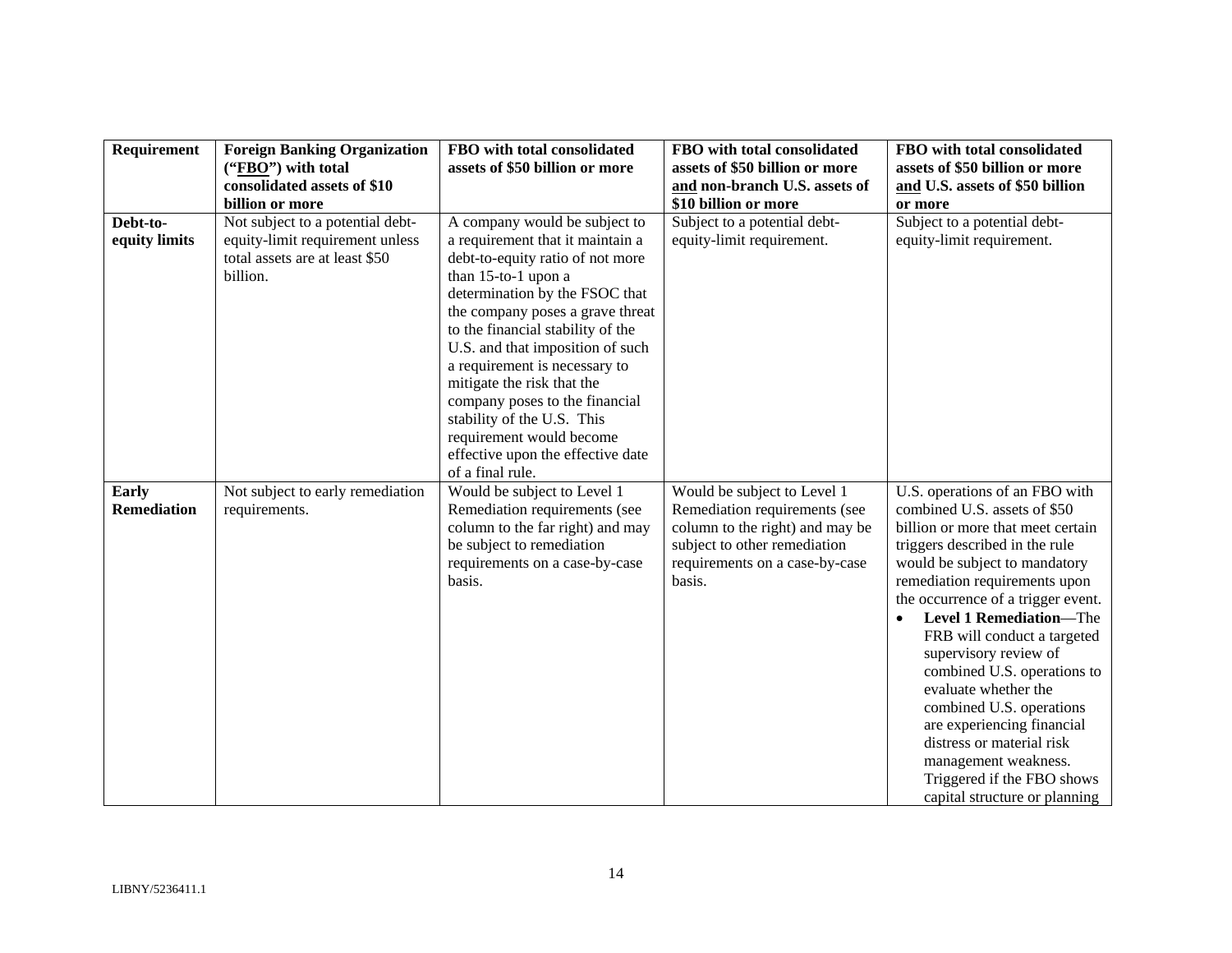| Requirement        | <b>Foreign Banking Organization</b> | FBO with total consolidated    | FBO with total consolidated    | FBO with total consolidated     |
|--------------------|-------------------------------------|--------------------------------|--------------------------------|---------------------------------|
|                    | ("FBO") with total                  | assets of \$50 billion or more | assets of \$50 billion or more | assets of \$50 billion or more  |
|                    | consolidated assets of \$10         |                                | and non-branch U.S. assets of  | and U.S. assets of \$50 billion |
|                    | billion or more                     |                                | \$10 billion or more           | or more                         |
| Early              |                                     |                                |                                | weaknesses, even though         |
| <b>Remediation</b> |                                     |                                |                                | the FBO or IHC maintains        |
| (continued)        |                                     |                                |                                | risk-based ratios 200-250       |
|                    |                                     |                                |                                | basis points above minimum      |
|                    |                                     |                                |                                | and leverage ratio 75-100       |
|                    |                                     |                                |                                | basis points above              |
|                    |                                     |                                |                                | minimum, the firm does not      |
|                    |                                     |                                |                                | comply with capital plan or     |
|                    |                                     |                                |                                | stress testing rules, or the    |
|                    |                                     |                                |                                | firm has manifested signs of    |
|                    |                                     |                                |                                | weakness in meeting risk        |
|                    |                                     |                                |                                | management, risk                |
|                    |                                     |                                |                                | committee or liquidity risk     |
|                    |                                     |                                |                                | standards. The FRB may          |
|                    |                                     |                                |                                | also take into account          |
|                    |                                     |                                |                                | market indicators that          |
|                    |                                     |                                |                                | suggest remediation may be      |
|                    |                                     |                                |                                | necessary.                      |
|                    |                                     |                                |                                | Level 2 Remediation-IHC         |
|                    |                                     |                                |                                | distributions will be limited   |
|                    |                                     |                                |                                | to no more than 50% of the      |
|                    |                                     |                                |                                | average of the firm's net       |
|                    |                                     |                                |                                | income during the previous      |
|                    |                                     |                                |                                | two quarters, U.S. branch       |
|                    |                                     |                                |                                | and agency network must         |
|                    |                                     |                                |                                | maintain a net due to           |
|                    |                                     |                                |                                | position to head office and     |
|                    |                                     |                                |                                | non-U.S. affiliates and must    |
|                    |                                     |                                |                                | hold 30-day liquidity buffer    |
|                    |                                     |                                |                                | in the U.S., IHC and U.S.       |
|                    |                                     |                                |                                | branch and agency network       |
|                    |                                     |                                |                                | subject to growth               |
|                    |                                     |                                |                                | restrictions, and FBO must      |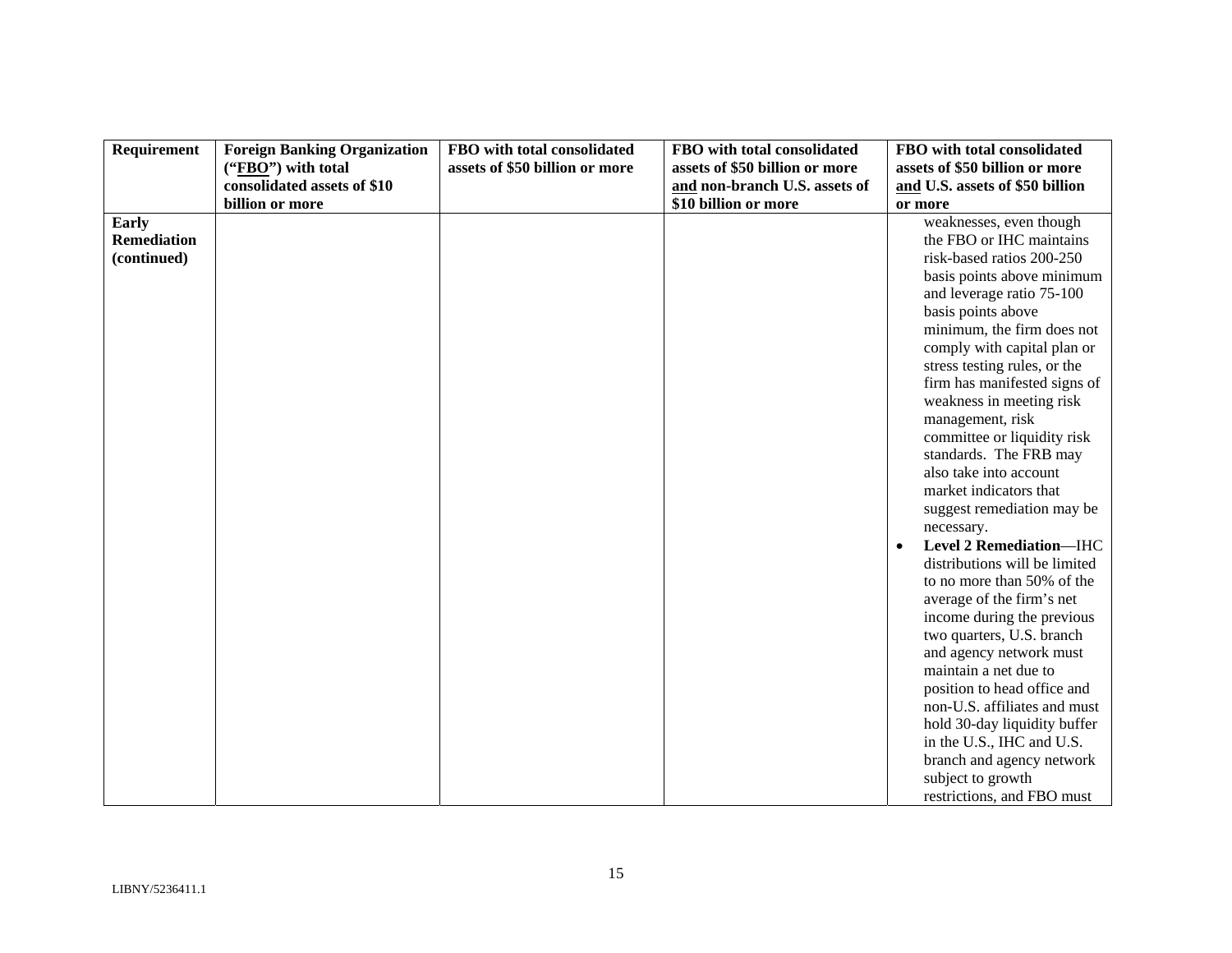| Requirement        | <b>Foreign Banking Organization</b> | FBO with total consolidated    | FBO with total consolidated    | FBO with total consolidated     |
|--------------------|-------------------------------------|--------------------------------|--------------------------------|---------------------------------|
|                    | ("FBO") with total                  | assets of \$50 billion or more | assets of \$50 billion or more | assets of \$50 billion or more  |
|                    | consolidated assets of \$10         |                                | and non-branch U.S. assets of  | and U.S. assets of \$50 billion |
|                    | billion or more                     |                                | \$10 billion or more           | or more                         |
| <b>Early</b>       |                                     |                                |                                | enter into non-public           |
| <b>Remediation</b> |                                     |                                |                                | memorandum of                   |
| (continued)        |                                     |                                |                                | understanding. Triggered if     |
|                    |                                     |                                |                                | any risk-based capital ratio    |
|                    |                                     |                                |                                | required to be maintained by    |
|                    |                                     |                                |                                | the FBO or IHC does not         |
|                    |                                     |                                |                                | exceed the minimum by           |
|                    |                                     |                                |                                | 200-250 basis points, if any    |
|                    |                                     |                                |                                | leverage ratio required to be   |
|                    |                                     |                                |                                | maintained by the IHC or        |
|                    |                                     |                                |                                | FBO does not exceed the         |
|                    |                                     |                                |                                | minimum by 75-100 basis         |
|                    |                                     |                                |                                | points, the firm's Tier 1       |
|                    |                                     |                                |                                | common risk-based capital       |
|                    |                                     |                                |                                | falls below 5% under the        |
|                    |                                     |                                |                                | supervisory stress test's       |
|                    |                                     |                                |                                | severely adverse scenario,      |
|                    |                                     |                                |                                | or the firm has demonstrated    |
|                    |                                     |                                |                                | multiple deficiencies in        |
|                    |                                     |                                |                                | meeting the risk                |
|                    |                                     |                                |                                | management and risk             |
|                    |                                     |                                |                                | committee requirements or       |
|                    |                                     |                                |                                | the enhanced liquidity          |
|                    |                                     |                                |                                | standards.                      |
|                    |                                     |                                |                                | <b>Level 3 Remediation-</b>     |
|                    |                                     |                                |                                | FBO must enter into formal      |
|                    |                                     |                                |                                | written agreement to take       |
|                    |                                     |                                |                                | corrective actions, IHC         |
|                    |                                     |                                |                                | prohibited from making          |
|                    |                                     |                                |                                | capital distributions, U.S.     |
|                    |                                     |                                |                                | branch and agency network       |
|                    |                                     |                                |                                | must remain in net due to       |
|                    |                                     |                                |                                | position to head office and     |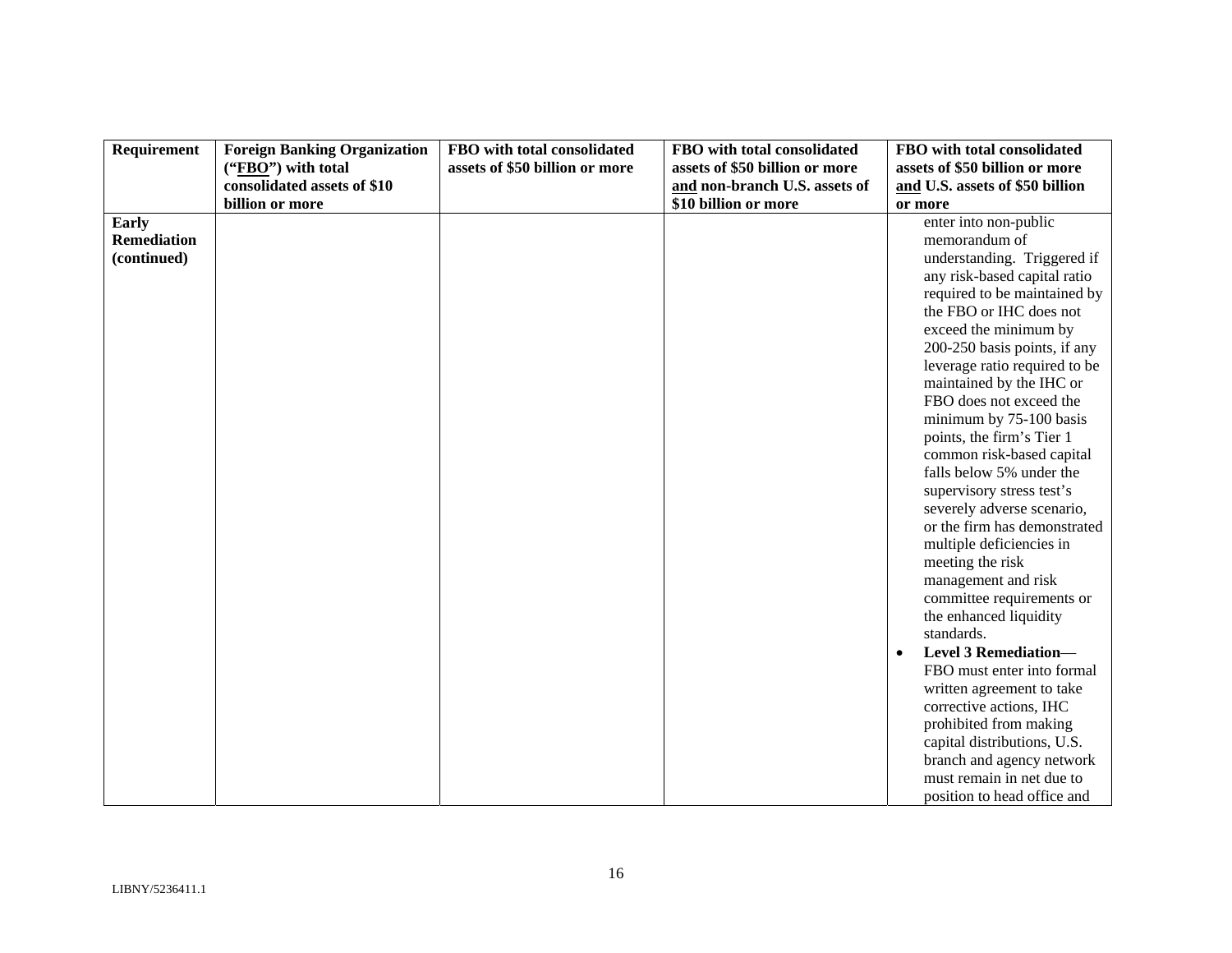| Requirement        | <b>Foreign Banking Organization</b> | FBO with total consolidated    | FBO with total consolidated    | FBO with total consolidated     |
|--------------------|-------------------------------------|--------------------------------|--------------------------------|---------------------------------|
|                    | ("FBO") with total                  | assets of \$50 billion or more | assets of \$50 billion or more | assets of \$50 billion or more  |
|                    | consolidated assets of \$10         |                                | and non-branch U.S. assets of  | and U.S. assets of \$50 billion |
|                    | billion or more                     |                                | \$10 billion or more           | or more                         |
| <b>Early</b>       |                                     |                                |                                | non-U.S. affiliates and         |
| <b>Remediation</b> |                                     |                                |                                | subject to a 105% asset         |
| (continued)        |                                     |                                |                                | maintenance requirement,        |
|                    |                                     |                                |                                | IHC and U.S. branch and         |
|                    |                                     |                                |                                | agency network subject to       |
|                    |                                     |                                |                                | growth restrictions, FBO        |
|                    |                                     |                                |                                | and IHC prohibited from         |
|                    |                                     |                                |                                | increasing pay or paying        |
|                    |                                     |                                |                                | bonus to U.S. senior            |
|                    |                                     |                                |                                | management, and                 |
|                    |                                     |                                |                                | management may be subject       |
|                    |                                     |                                |                                | to removal. Triggered if        |
|                    |                                     |                                |                                | any risk-based capital ratio    |
|                    |                                     |                                |                                | or leverage ratio required to   |
|                    |                                     |                                |                                | be maintained by the IHC or     |
|                    |                                     |                                |                                | FBO falls below a required      |
|                    |                                     |                                |                                | minimum, the firm's Tier 1      |
|                    |                                     |                                |                                | common risk-based capital       |
|                    |                                     |                                |                                | falls below 3% under the        |
|                    |                                     |                                |                                | supervisory stress test's       |
|                    |                                     |                                |                                | severely adverse scenario,      |
|                    |                                     |                                |                                | or the firm is in substantial   |
|                    |                                     |                                |                                | noncompliance with the risk     |
|                    |                                     |                                |                                | management and risk             |
|                    |                                     |                                |                                | committee requirements or       |
|                    |                                     |                                |                                | the enhanced liquidity          |
|                    |                                     |                                |                                | standards.                      |
|                    |                                     |                                |                                | <b>Level 4 Remediation-The</b>  |
|                    |                                     |                                |                                | FRB will consider whether       |
|                    |                                     |                                |                                | termination or resolution of    |
|                    |                                     |                                |                                | U.S. operations is              |
|                    |                                     |                                |                                | appropriate. Triggered if       |
|                    |                                     |                                |                                | any risk-based capital          |